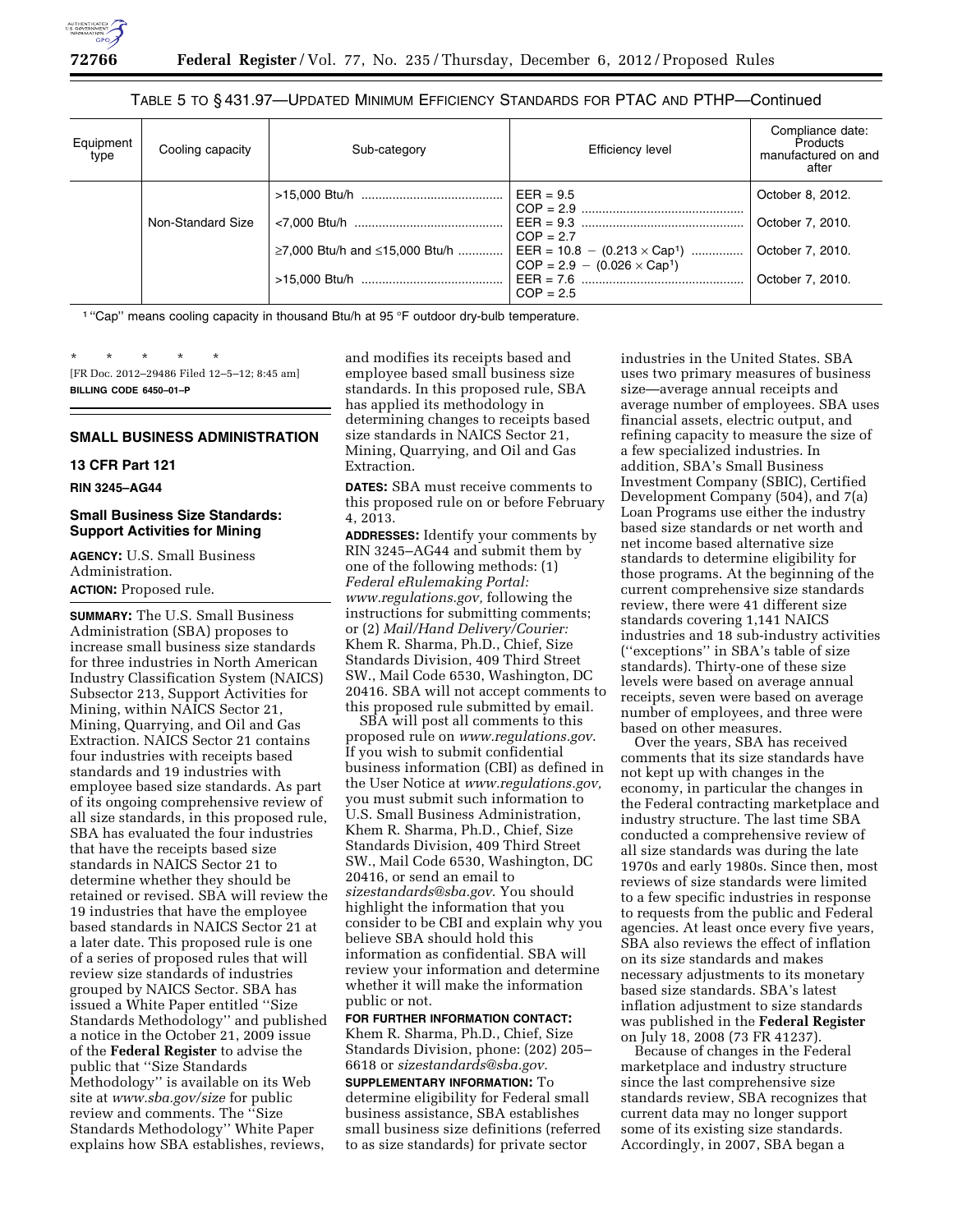comprehensive review of all size standards to determine if they are consistent with current data, and to adjust them when necessary. In addition, on September 27, 2010, the President of the United States signed the Small Business Jobs Act of 2010 (Jobs Act). The Jobs Act directs SBA to conduct a detailed review of all size standards and to make appropriate adjustments to reflect market conditions. Specifically, the Jobs Act requires SBA to conduct a detailed review of at least one-third of all size standards during every 18-month period from the date of its enactment. In addition, the Jobs Act requires that SBA conduct a review of all size standards not less frequently than once every five years thereafter. Reviewing existing small business size standards and making appropriate adjustments based on current data are also consistent with Executive Order 13563 on improving regulation and regulatory review.

Rather than review all size standards at one time, SBA is reviewing size standards on a Sector by Sector basis. An NAICS Sector generally includes 25 to 75 industries, except for NAICS Sector 31–33, Manufacturing, which has considerably more industries. Once SBA completes its review of size standards for industries in an NAICS Sector, it issues a proposed rule to revise size standards for those industries for which it believes currently available data and other relevant factors support doing so.

Below is a discussion of SBA's size standards methodology for establishing receipts based size standards that SBA applied to this proposed rule, including analyses of industry structure, Federal procurement trends and other relevant factors, the impact of the proposed revisions to size standards on Federal small business assistance, and SBA's evaluation of whether a revised size standard would exclude dominant firms from being considered small.

### **Size Standards Methodology**

SBA has developed a ''Size Standards Methodology'' for developing, reviewing, and modifying size standards when necessary. SBA has published the document on its Web site at *[www.sba.gov/size](http://www.sba.gov/size)* for public review and comments, and has included it as a supporting document in the electronic docket of this proposed rule at *[www.regulations.gov](http://www.regulations.gov)*. SBA does not apply all features of its ''Size Standards Methodology'' to all industries because not all features are appropriate for every industry. For example, since all four industries in NAICS Sector 21 that are covered by this proposed rule have receipts based size standards, the

methodology described here applies only to establishing a receipts based size standard. However, the methodology is available for review and comments in its entirety for parties who have an interest in SBA's overall approach to establishing, evaluating, and modifying small business size standards. SBA always explains its analysis in individual proposed and final rules relating to size standards for specific industries.

SBA welcomes comments from the public on a number of issues concerning its ''Size Standards Methodology,'' such as whether there are other approaches to establishing and modifying size standards; whether there are alternative or additional factors that SBA should consider; whether SBA's approach to small business size standards makes sense in the current economic environment; whether SBA's use of anchor size standards is appropriate; whether there are gaps in SBA's methodology because the data it uses are not current or sufficiently comprehensive; and whether there are other data, facts, and/or issues that SBA should consider. Comments on SBA's methodology should be submitted via (1) the Federal eRulemaking Portal: *[www.regulations.gov,](http://www.regulations.gov)* following the instructions for submitting comments; the docket number is SBA–2009–0008, or (2) Mail/Hand Delivery/Courier: Khem R. Sharma, Ph.D., Chief, Size Standards Division, 409 Third Street SW., Mail Code 6530, Washington, DC 20416. As it will do with comments to this and other proposed rules, SBA will post all comments on its methodology on *[www.regulations.gov](http://www.regulations.gov)*. As of January 1, 2012, SBA has received 13 comments to its ''Size Standards Methodology.'' The comments are available to the public at *[www.regulations.gov,](http://www.regulations.gov)* Docket ID: SBA–2009–0008. SBA continues to welcome comments on its methodology from interested parties. SBA will not accept comments to its ''Size Standards Methodology'' submitted by email.

Congress granted SBA's Administrator discretion to establish detailed small business size standards. 15 U.S.C. 632(a)(2). Specifically, Section 3(a)(3) of the Small Business Act (15 U.S.C. 632(a)(3)) requires that  $**$  \* \* the [SBA] Administrator shall ensure that the size standard varies from industry to industry to the extent necessary to reflect the differing characteristics of the various industries and consider other factors deemed to be relevant by the Administrator.'' Accordingly, the economic structure of an industry is the basis for developing and modifying small business size standards. SBA identifies the small business segment of

an industry by examining data on the economic characteristics defining the industry structure (as described below). In addition, SBA considers current economic conditions, its mission and program objectives, the Administration's current policies, suggestions from industry groups and Federal agencies, and public comments on the proposed rule. SBA also examines whether a size standard based on industry and other relevant data successfully excludes businesses that are dominant in the industry.

This proposed rule includes information regarding the factors SBA evaluated and the criteria it used to propose adjustments to receipts based size standards in NAICS Sector 21. This proposed rule affords the public an opportunity to review and to comment on SBA's proposals to revise size standards in NAICS Sector 21, as well as on the data and methodology it used to evaluate and revise the size standards.

#### **Industry Analysis**

For the current comprehensive size standards review, SBA established three ''base'' or ''anchor'' size standards—\$7.0 million in average annual receipts for industries that have receipts based size standards, 500 employees for manufacturing and other industries that have employee based size standards (except for Wholesale Trade), and 100 employees for industries in the Wholesale Trade Sector. SBA established 500 employees as the anchor size standard for manufacturing industries at its inception in 1953. Shortly thereafter SBA established \$1 million in average annual receipts as the anchor size standard for nonmanufacturing industries. SBA has periodically increased the receipts based anchor size standard for inflation, and today it is \$7 million. Since 1986, the size standard for all industries in the Wholesale Trade Sector for SBA financial assistance and for most Federal programs has been 100 employees. However, the Wholesale Trade NAICs Codes and their100 employee size standards do not apply to Federal procurement programs. Rather, for Federal procurement the size standard for all industries in Wholesale Trade (NAICS Sector 42) and for all industries in Retail Trade (NAICS Sector 44–45), is 500 employees under SBA's nonmanufacturer rule (13 CFR 121.406(b)).

These long-standing anchor size standards have stood the test of time and gained legitimacy through practice and general public acceptance. An anchor is neither a minimum nor a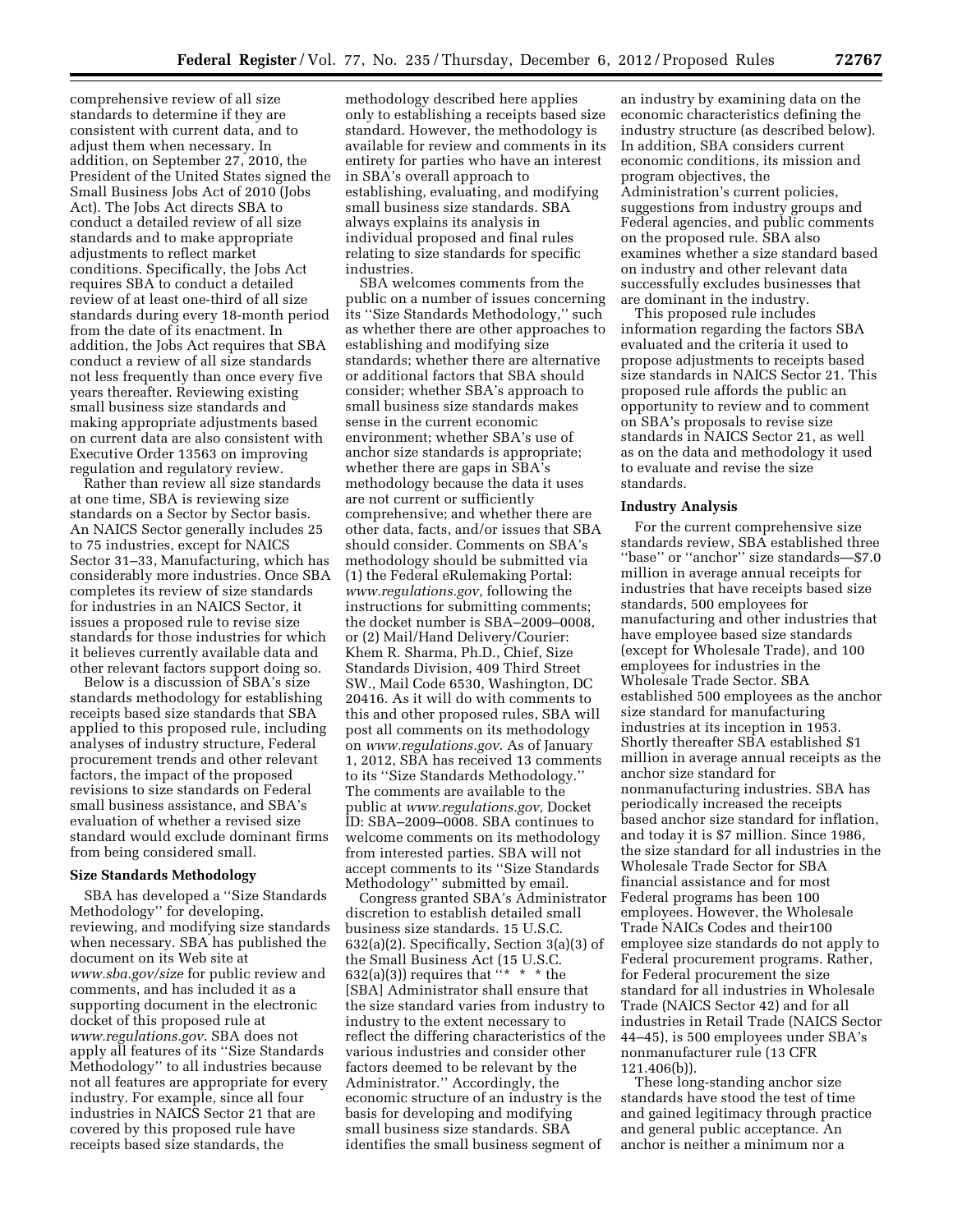maximum size standard. It is a common size standard for a large number of industries that have similar economic characteristics and serves as a reference point in evaluating size standards for individual industries. SBA uses the anchor in lieu of trying to establish precise small business size standards for each industry. Otherwise, theoretically, the number of size standards might be as high as the number of industries for which SBA establishes size standards (1,141). Furthermore, the data SBA analyzes are static, while the U.S. economy is not. Hence, absolute precision is impossible. SBA presumes an anchor size standard is appropriate for a particular industry unless that industry displays economic characteristics that are considerably different from other industries with the same anchor size standard.

When evaluating a size standard, SBA compares the economic characteristics of the industry under review to the average characteristics of industries with one of the three anchor size standards (referred to as the ''anchor comparison group''). This allows SBA to assess the industry structure and to determine whether the industry is appreciably different from the other industries in the anchor comparison group. If the characteristics of a specific industry under review are similar to the average characteristics of the anchor comparison group, the anchor size standard is generally appropriate for that industry. SBA may consider adopting a size standard below the anchor when: (1) All or most of the industry characteristics are significantly smaller than the average characteristics of the anchor comparison group; or (2) other industry considerations strongly suggest that the anchor size standard would be an unreasonably high size standard for the industry.

If the specific industry's characteristics are significantly higher than those of the anchor comparison group, then a size standard higher than the anchor size standard may be appropriate. The larger the differences are between the characteristics of the industry under review and those in the anchor comparison group, the larger will be the difference between the appropriate industry size standard and the anchor size standard. To determine a size standard above the anchor size standard, SBA analyzes the characteristics of a second comparison group. For industries with receipts based size standards, including those in NAICS Sector 21, SBA developed a second comparison group consisting of industries that have the highest of receipts based size standards. To

determine a size standard above the anchor size standard, SBA analyzes the characteristics of this second comparison group. The size standards for this group of industries range from \$23 million to \$35.5 million in average annual receipts; the weighted average size standard for the group is \$29 million. SBA refers to this comparison group as the ''higher level receipts based size standard group.''

The primary industry factors that SBA evaluates include average firm size, startup costs and entry barriers, industry competition, and distribution of firms by size. SBA evaluates, as an additional primary factor, the impact that revised size standards might have on Federal contracting assistance to small businesses. These are, generally, the five most important factors SBA examines when establishing or revising a size standard for an industry. However, SBA will also consider and evaluate other information that it believes is relevant to a particular industry (such as technological changes, growth trends, SBA financial assistance, and other program factors). SBA also considers possible impacts of size standard revisions on eligibility for Federal small business assistance, current economic conditions, the Administration's policies, and suggestions from industry groups and Federal agencies. Public comments on a proposed rule also provide important additional information. SBA thoroughly reviews all public comments before making a final decision on its proposed size standards. Below are brief descriptions of each of the five primary factors that SBA has evaluated for each industry in NAICS Sector 21. A more detailed description of this analysis is provided in SBA's ''Size Standards Methodology,'' available at *<http://www.sba.gov/size>*.

1. *Average firm size.* SBA computes two measures of average firm size: simple average and weighted average. For industries with receipts based size standards, the simple average is the total receipts of the industry divided by the total number of firms in the industry. The weighted average firm size is the sum of weighted simple averages in different receipts size classes, where weights are the shares of total industry receipts for respective size classes. The simple average weighs all firms within an industry equally regardless of their size. The weighted average overcomes that limitation by giving more weight to larger firms.

If the average firm size of an industry is significantly higher than the average firm size of industries in the anchor comparison industry group, this will generally support a size standard higher

than the anchor size standard. Conversely, if the industry's average firm size is similar to or significantly lower than that of the anchor comparison industry group, it will be a basis to adopt the anchor size standard, or, in rare cases, a standard lower than the anchor.

2. *Startup costs and entry barriers.*  Startup costs reflect a firm's initial size in an industry. New entrants to an industry must have sufficient capital and other assets to start and maintain a viable business. If new firms entering a particular industry have greater capital requirements than firms in industries in the anchor comparison group, this can be a basis for establishing a size standard higher than the anchor size standard. In lieu of actual startup cost data, SBA uses average assets as a proxy to measure the capital requirements for new entrants to an industry.

To calculate average assets, SBA begins with the sales to total assets ratio for an industry from the Risk Management Association's Annual Statement Studies. SBA then applies these ratios to the average receipts of firms in that industry. An industry with average assets that are significantly higher than those of the anchor comparison group is likely to have higher startup costs; this in turn will support a size standard higher than the anchor. Conversely, an industry with average assets that are similar to or lower than those of the anchor comparison group is likely to have lower startup costs; this will support the anchor standard or one lower than the anchor.

3. *Industry competition.* Industry competition is generally measured by the share of total industry receipts generated by the largest firms in an industry. SBA generally evaluates the share of industry receipts generated by the four largest firms in each industry. This is referred to as the ''four-firm concentration ratio,'' a commonly used economic measure of market competition. SBA compares the fourfirm concentration ratio for an industry to the average four-firm concentration ratio for industries in the anchor comparison group. If a significant share of economic activity within the industry is concentrated among a few relatively large companies, all else being equal, SBA will establish a size standard higher than the anchor size standard. SBA does not consider the four-firm concentration ratio as an important factor in assessing a size standard if its share of economic activity within the industry is less than 40 percent. For an industry with a four-firm concentration ratio of 40 percent or more, SBA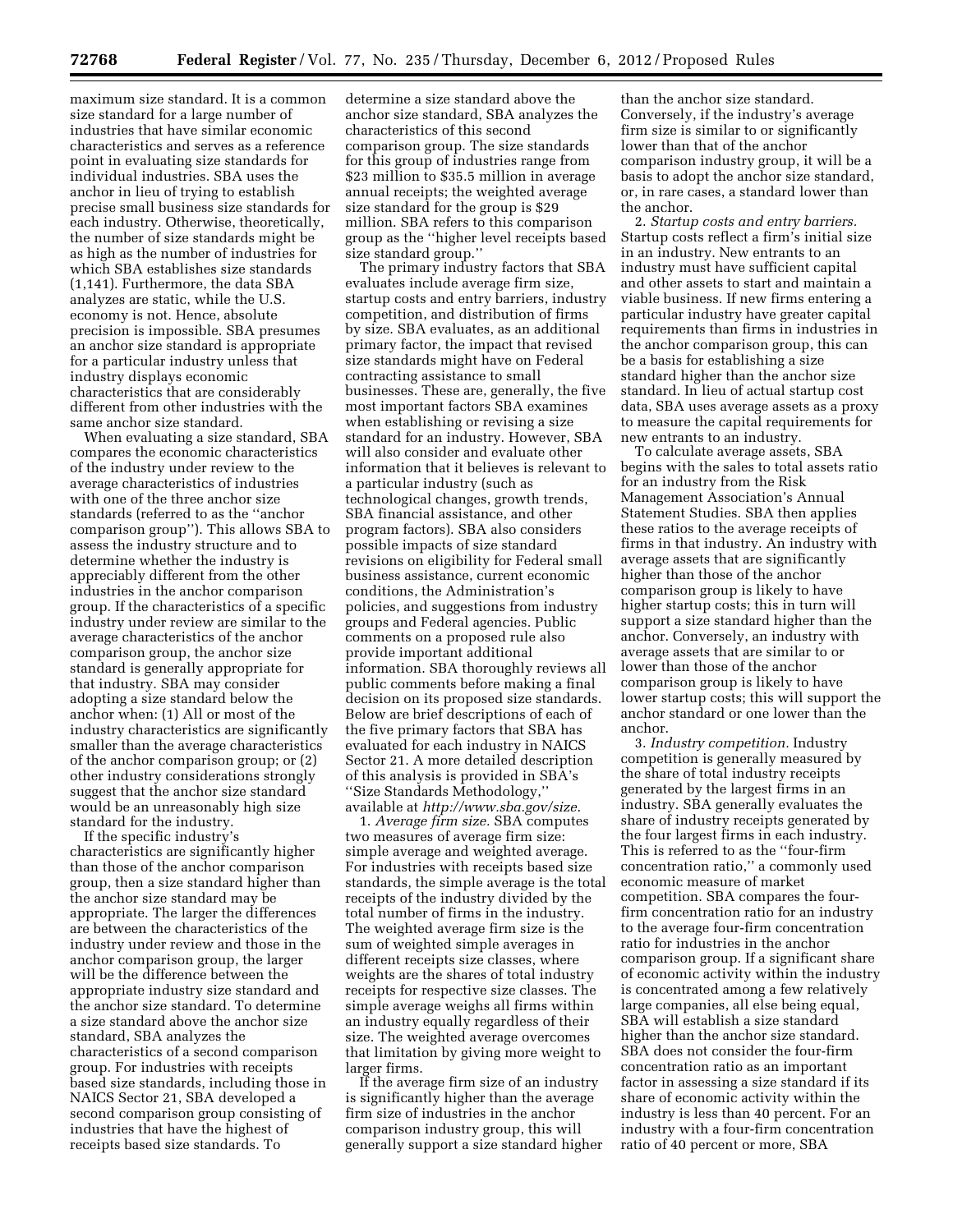examines the average size of the four largest firms to determine a size standard.

4. *Distribution of firms by size.* SBA examines the shares of industry total receipts accounted for by firms of different receipts and employment size classes in an industry. This is an additional factor in assessing industry competition. If most of an industry's economic activity is attributable to smaller firms, this generally indicates that small businesses are competitive in that industry. This can support adopting the anchor size standard. If most of an industry's economic activity is attributable to larger firms, this indicates that small businesses are not competitive in that industry. This can support adopting a size standard above the anchor.

Concentration is a measure of inequality of distribution. To determine the degree of inequality of distribution in an industry, SBA computes the Gini coefficient, using the Lorenz curve. The Lorenz curve presents the cumulative percentages of units (firms) along the horizontal axis and the cumulative percentages of receipts (or other measures of size) along the vertical axis. (For further detail, please refer to SBA's ''Size Standards Methodology'' on its Web site at *[www.sba.gov/size](http://www.sba.gov/size)*.) Gini coefficient values vary from zero to one. If receipts are distributed equally among all the firms in an industry, the value of the Gini coefficient will equal zero. If an industry's total receipts are attributed to a single firm, the Gini coefficient will equal one.

SBA compares the Gini coefficient value for an industry with that for industries in the anchor comparison group. If the Gini coefficient value for an industry is higher than it is for industries in the anchor comparison industry group this may, all else being equal, warrant a size standard higher than the anchor. Conversely, if an industry's Gini coefficient is similar to or lower than that for the anchor group, the anchor standard, or in some cases a standard lower than the anchor, may be adopted.

5. *Impact on Federal contracting and SBA loan programs.* SBA examines the possible impact a size standard change may have on Federal small business assistance. This most often focuses on the share of Federal contracting dollars awarded to small businesses in the industry in question. In general, if the small business share of Federal contracting in an industry with significant Federal contracting is appreciably less than the small business share of the industry's total receipts, this could justify considering a size

standard higher than the existing size standard. The disparity between the small business Federal market share and industry-wide small business share may be due to various factors, such as extensive administrative and compliance requirements associated with Federal contracts, the different skill set required by Federal contracts as compared to typical commercial contracting work, and the size of Federal contracts. These, as well as other factors, are likely to influence the type of firms within an industry that compete for Federal contracts. By comparing the small business Federal contracting share with the industrywide small business share, SBA includes in its size standards analysis the latest Federal contracting trends. This analysis may support a size standard larger than the current size standard.

SBA considers Federal contracting trends in the size standards analysis only if: (1) The small business share of Federal contracting dollars is at least 10 percent lower than the small business share of total industry receipts; and (2) the amount of total Federal contracting averages \$100 million or more during the latest three fiscal years. These thresholds reflect significant levels of contracting where a revision to a size standard may have an impact on contracting opportunities to small businesses.

Besides the impact on small business Federal contracting, SBA also evaluates the impact of a proposed size standard revision on SBA's loan programs. SBA examines the volume and number of SBA's guaranteed loans within an industry and the size of firms obtaining those loans. This allows SBA to assess whether the existing or the proposed size standard for a particular industry may restrict the level of financial assistance to small firms. If current size standards have impeded financial assistance to small businesses, higher size standards may be supportable. However, if small businesses under current size standards have been receiving significant amounts of financial assistance through SBA's loan programs, or if the financial assistance has been provided mainly to businesses that are much smaller than the existing size standards, SBA does not consider this factor when determining the size standard.

#### **Sources of Industry and Program Data**

SBA's primary source of industry data used in this proposed rule is a special tabulation of the 2007 Economic Census (*see [www.census.gov/econ/census07/](http://www.census.gov/econ/census07/)*) prepared by the U.S. Bureau of the

Census (Census Bureau) for SBA. The 2007 Economic Census data are the latest available. The special tabulation provides SBA with data on the number of firms, number of establishments, number of employees, annual payroll, and annual receipts of companies by, Industry (6-digit level), Industry Group (4-digit level), Subsector (3-digit level), and Sector (2-digit level). These data are arrayed by various classes of firms' size based on the overall number of employees and receipts of the entire enterprise (all establishments and affiliated firms) from all industries. The special tabulation enables SBA to evaluate average firm size, the four-firm concentration ratio, and distribution of firms by various receipts, and employment size classes.

In some cases, where data were not available due to disclosure prohibitions in the Census Bureau's tabulation, SBA either estimated missing values using available relevant data or examined data at a higher level of industry aggregation, such as at the NAICS 2-digit (Sector), 3 digit (Subsector), or 4-digit (Industry Group) level. In some instances, SBA's analysis was based only on those factors for which data were available or estimates of missing values were possible.

To calculate average assets, SBA used sales to total assets ratios from the Risk Management Association's Annual Statement Studies, 2008–2010.

To evaluate Federal contracting trends, SBA examined data on Federal contract awards for fiscal years 2008– 2010. The data are available from the U.S. General Service Administration's Federal Procurement Data System— Next Generation (FPDS–NG).

To assess the impact on financial assistance to small businesses, SBA examined data on its own guaranteed loan programs for fiscal years 2009– 2011.

Data sources and estimation procedures SBA uses in its size standards analysis are documented in detail in SBA's ''Size Standards Methodology'' White Paper, which is available at *[www.sba.gov/size](http://www.sba.gov/size)*.

# **Dominance in Field of Operation**

Section 3(a) of the Small Business Act (15 U.S.C. 632(a)) defines a small business concern as one that is: (1) Independently owned and operated, (2) not dominant in its field of operation; and (3) within a specific small business definition or size standard established by SBA Administrator. SBA considers as part of its evaluation whether a business concern at a proposed size standard would be dominant in its field of operation. For this, SBA generally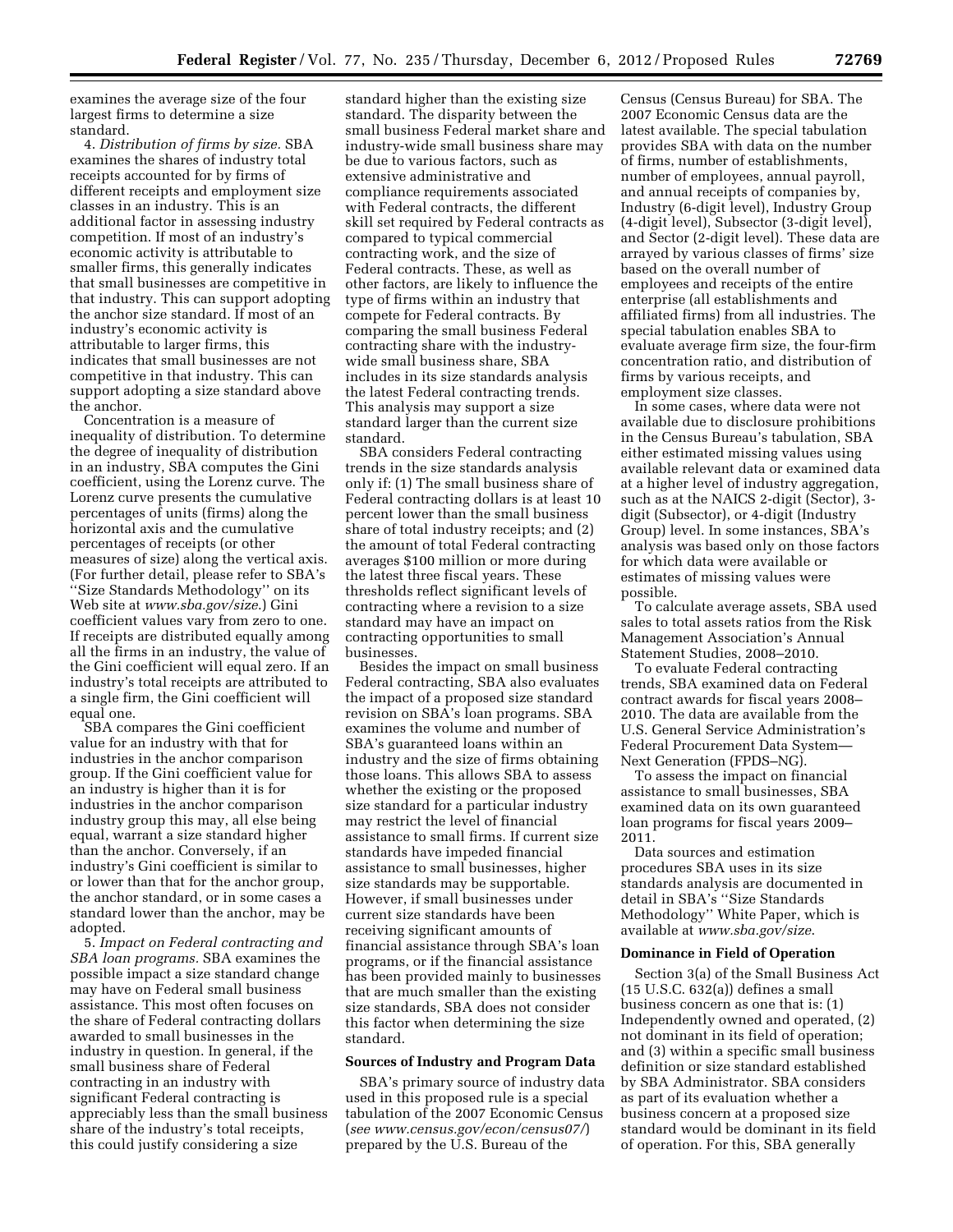examines the industry's market share of firms at the proposed standard. Market share and other factors may indicate whether a firm can exercise a major controlling influence on a national basis in an industry where a significant number of business concerns are engaged. If a contemplated size standard includes a dominant firm, SBA will consider a lower size standard to exclude the dominant firm from being defined as small.

# **Selection of Size Standards**

To simplify receipts based size standards, SBA has proposed to select from a limited number of levels. For many years, SBA has been concerned about the complexity of determining small business status caused by a large number of varying receipts based size standards (*see* 69 FR 13130 (March 4, 2004) and 57 FR 62515 (December 31, 1992)). At the beginning of the current comprehensive size standards review, there were 31 different levels of receipts based size standards. They ranged from \$0.75 million to \$35.5 million, and many of them applied to one or only a few industries. SBA believes that such a large number of different small business size standards are unnecessary and difficult to justify analytically. To simplify managing and using size standards, SBA proposes that there be fewer size standard levels. This will produce more common size standards for businesses operating in related industries. This will also result in greater consistency among the size standards for industries that have similar economic characteristics.

Therefore, SBA proposes to apply one of eight receipts based size standards to each industry in NAICS Sector 21 reviewed in this rule. The eight ''fixed'' receipts based size standard levels are \$5 million, \$7 million, \$10 million, \$14 million, \$19 million, \$25.5 million, \$30 million, and \$35.5 million. SBA established these eight receipts based size standard based on the current minimum, the current maximum, and the most commonly used current receipts based size standards. At the start of the current comprehensive review, the most commonly used receipts based size standards clustered around the following—\$2.5 million to \$4.5 million, \$7 million, \$9 million to

\$10 million, \$12.5 million to \$14 million, \$25 million to \$25.5 million, and \$33.5 million to \$35.5 million. SBA selected \$7 million as one of eight fixed levels of receipts based size standards because it is an anchor standard. The lowest or minimum receipts based size level will be \$5 million. Other than the standards for agriculture and those based on commissions (such as real estate brokers and travel agents), \$5 million includes those industries with the lowest receipts based standards, which ranged from \$2 million to \$4.5 million. Among the higher level size clusters, SBA has set four fixed levels: \$10 million, \$14 million, \$25.5 million, and \$35.5 million. Because of the large intervals between some of the fixed levels, SBA established two intermediate levels, namely \$19 million between \$14 million and \$25.5 million, and \$30 million between \$25.5 million and \$35.5 million. These two intermediate levels reflect roughly the same proportional differences as between the other two successive levels.

To simplify size standards further, SBA may propose a common size standard for closely related industries. Although the size standard analysis may support a separate size standard for each industry, SBA believes that establishing different size standards for closely related industries may not always be appropriate. For example, in cases where many of the same businesses operate in the same multiple industries, a common size standard for those industries might better reflect the Federal marketplace. This might also make size standards among related industries more consistent than separate size standards for each of those industries. In NAICS Sector 21, the characteristics of the four industries with receipts based standards reviewed in this rule are not sufficiently alike to warrant a common size standard for all. Therefore, SBA is proposing to increase three of the size standards and retain the \$7 million anchor for NAICS 213115, Support Activities for Nonmetallic Minerals (except Fuels).

## **Evaluation of Industry Structure**

SBA evaluated the four industries in NAICS Sector 21, Mining, Quarrying, and Oil and Gas Extraction, to assess the appropriateness of the current receipts

based size standards. As described above, SBA compared data on the economic characteristics of each industry to the average characteristics of industries in two comparison groups. The first comparison group consists of all industries with \$7 million size standards and is referred to as the ''receipts based anchor comparison group.'' Because the goal of SBA's review is to assess whether a specific industry's size standard should be the same as or different from the anchor size standard, this is the most logical group of industries to analyze. In addition, this group includes a sufficient number of firms to provide a meaningful assessment and comparison of industry characteristics.

If the characteristics of an industry are similar to the average characteristics of industries in the anchor comparison group, the anchor size standard is generally appropriate for that industry. If an industry's structure is significantly different from industries in the anchor group, a size standard lower or higher than the anchor size standard might be appropriate. The proposed new size standard is based on the difference between the characteristics of the anchor comparison group and a second industry comparison group. As described above, the second comparison group for receipts based standards consists of industries with the highest receipts based size standards, ranging from \$23 million to \$35.5 million. The average size standard for this group is \$29 million. SBA refers to this group of industries as the ''higher level receipts based size standard comparison group.'' SBA determines differences in industry structure between an industry under review and the industries in the two comparison groups by comparing data on each of the industry factors, including average firm size, average assets size, the four-firm concentration ratio, and the Gini coefficient of distribution of firms by size. Table 1, Average Characteristics of Receipts Based Comparison Groups, shows the average firm size (both simple and weighted), average assets size, four-firm concentration ratio, average receipts of the four largest firms, and the Gini coefficient for both anchor level and higher level comparison groups for receipts based size standards.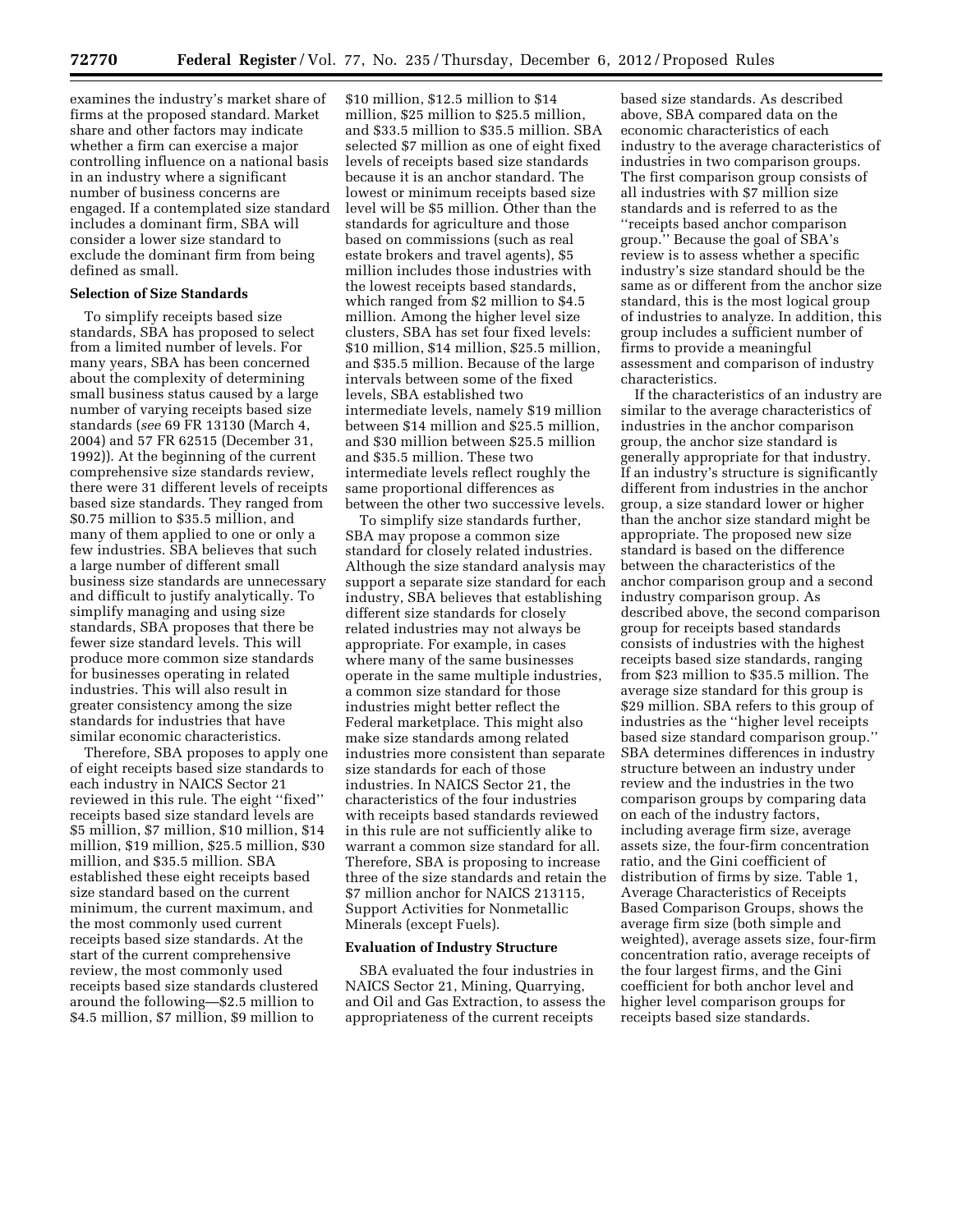| Receipts based               | Average firm size<br>$(S$ million) |                     | Average assets<br>size | Four-firm<br>concentration | Average receipts<br>of four largest | Gini coefficient |  |
|------------------------------|------------------------------------|---------------------|------------------------|----------------------------|-------------------------------------|------------------|--|
| comparison group             | Simple average                     | Weighted<br>average | (\$ million)           | ratio<br>$(\% )$           | firms<br>$$$ million) $*$           |                  |  |
| Anchor Level<br>Higher Level | l.32<br>5.07                       | 19.63<br>116.84     | 0.84<br>3.20           | 16.6<br>32.1               | 196.4<br>1.376.0                    | 0.693<br>0.830   |  |

|  |  |  | TABLE 1—AVERAGE CHARACTERISTICS OF RECEIPTS BASED COMPARISON GROUPS. |
|--|--|--|----------------------------------------------------------------------|
|--|--|--|----------------------------------------------------------------------|

\* To be used for industries with a four-firm concentration ratio of 40% or greater.

## **Derivation of Size Standards Based on Industry Factors**

For each industry factor in Table 1, Average Characteristics of Receipts Based Comparison Groups, SBA derives a separate size standard based on the differences between the values for an industry under review and the values for the two comparison groups. If the industry value for a particular factor is near the corresponding factor for the anchor comparison group, the \$7 million anchor size standard is appropriate for that factor.

An industry factor significantly above or below the anchor comparison group will generally imply a size standard for that industry above or below the \$7 million anchor. The new size standard in these cases is based on the proportional difference between the

industry value and the values for the two comparison groups.

For example, if an industry's simple average receipts are \$3.3 million, that can support a \$19 million size standard. The \$3.3 million level is 52.8 percent between \$1.32 million for the anchor comparison group and \$5.07 million for the higher level comparison group  $((\$3.30 \text{ million} - \$1.32 \text{ million}) +$  $($5.07 \text{ million} - $1.32 \text{ million}) = 0.528$ or 52.8%). This proportional difference is applied to the difference between the \$7 million anchor size standard and average size standard of \$29 million for the higher level size standard group and then added to \$7.0 million to estimate a size standard of \$18.61 million  $({\frac{529.0 \text{ million} - $7.0 \text{ million}}{8}})^{3}$  $0.528$  + \$7.0 million = \$18.61 million). The final step is to round the estimated \$18.61 million size standard to the

nearest fixed size standard, which in this example is \$19 million.

SBA applies the above calculation to derive a size standard for each industry factor. Detailed formulas involved in these calculations are presented in SBA's ''Size Standards Methodology'' which is available on its Web site at *[www.sba.gov/size](http://www.sba.gov/size)*. (However, it should be noted that figures in the ''Size Standards Methodology'' White Paper are based on 2002 Economic Census data and are different from those presented in this proposed rule. That is because when SBA prepared its ''Size Standards Methodology,'' the 2007 Economic Census data were not yet available). Table 2, Values of Industry Factors and Supported Size Standards, (below) shows ranges of values for each industry factor and the levels of size standards supported by those values.

TABLE 2—VALUES OF INDUSTRY FACTORS AND SUPPORTED SIZE STANDARDS

| If simple<br>average<br>receipts size<br>$$$ million) | Or if weighted average<br>receipts size<br>(\$ million) | Or if average<br>assets size<br>$$$ million) | Or if average receipts<br>of largest four firms<br>$$$ million) | Or if Gini coefficient | Then implied size<br>standard is<br>$$$ million) |
|-------------------------------------------------------|---------------------------------------------------------|----------------------------------------------|-----------------------------------------------------------------|------------------------|--------------------------------------------------|
| $1.15$                                                |                                                         |                                              |                                                                 |                        | 5.0                                              |
| 1.15 to $1.57$                                        | │ 15.22 to 26.26  │                                     | $0.73$ to 1.00                               | 142.8 to 276.9                                                  | $0.686$ to $0.702$     | 7.0                                              |
| 1.58 to 2.17                                          | 26.27 to 41.73                                          |                                              | 277.0 to 464.5                                                  | 0.703 to 0.724         | 10.0                                             |
| 2.18 to $2.94$                                        | 41.74 to 61.61                                          | 1.38 to 1.86                                 | 464.6 to 705.8                                                  | 0.725 to 0.752         | 14.0                                             |
| 2.95 to $3.92$                                        | 61.62 to 87.02                                          | 1.87 to 2.48                                 | 705.9 to 1,014.1                                                | 0.753 to 0.788         | 19.0                                             |
| 3.93 to $4.86$                                        | 87.03 to 111.32                                         | 2.49 to 3.07                                 | 1.014.2 to 1.309.0                                              | $0.789$ to $0.822$     | 25.5                                             |
| 4.87 to 5.71<br>$\cdots$                              |                                                         |                                              | 1.309.1 to 1.577.1                                              | $0.823$ to $0.853$     | 30.0                                             |
| $>5.71$                                               |                                                         |                                              |                                                                 |                        | 35.5                                             |

# **Derivation of Size Standard Based on Federal Contracting Factor**

Besides industry structure, SBA also evaluates Federal contracting data to assess the success of small businesses in getting Federal contracts under the existing size standards. For industries where the small business share of total Federal contracting dollars is 10 to 30 percent lower than the small business share of total industry receipts, SBA has designated a size standard one level higher than their current size standard. For industries where the small business share of total Federal contracting dollars is more than 30 percent lower than the small business share of total industry

receipts, SBA has designated a size standard two levels higher than the current size standard.

Because of the complex relationships among several variables affecting small business participation in the Federal marketplace, SBA has chosen not to designate a size standard for the Federal contracting factor alone that is more than two levels above the current size standard. SBA believes that a larger adjustment to size standards based on Federal contracting activity should be based on a more detailed analysis of the impact of any subsequent revision to the current size standard. In limited situations, however, SBA may conduct

a more extensive examination of Federal contracting experience. This may support a different size standard than indicated by this general rule and take into consideration significant and unique aspects of small business competitiveness in the Federal contract market. SBA welcomes comments on its methodology for incorporating the Federal contracting factor in the size standard analysis and suggestions for alternative methods and other relevant information on small business experience in the Federal contract market.

None of the four industries in NAICS Sector 21 with receipts based size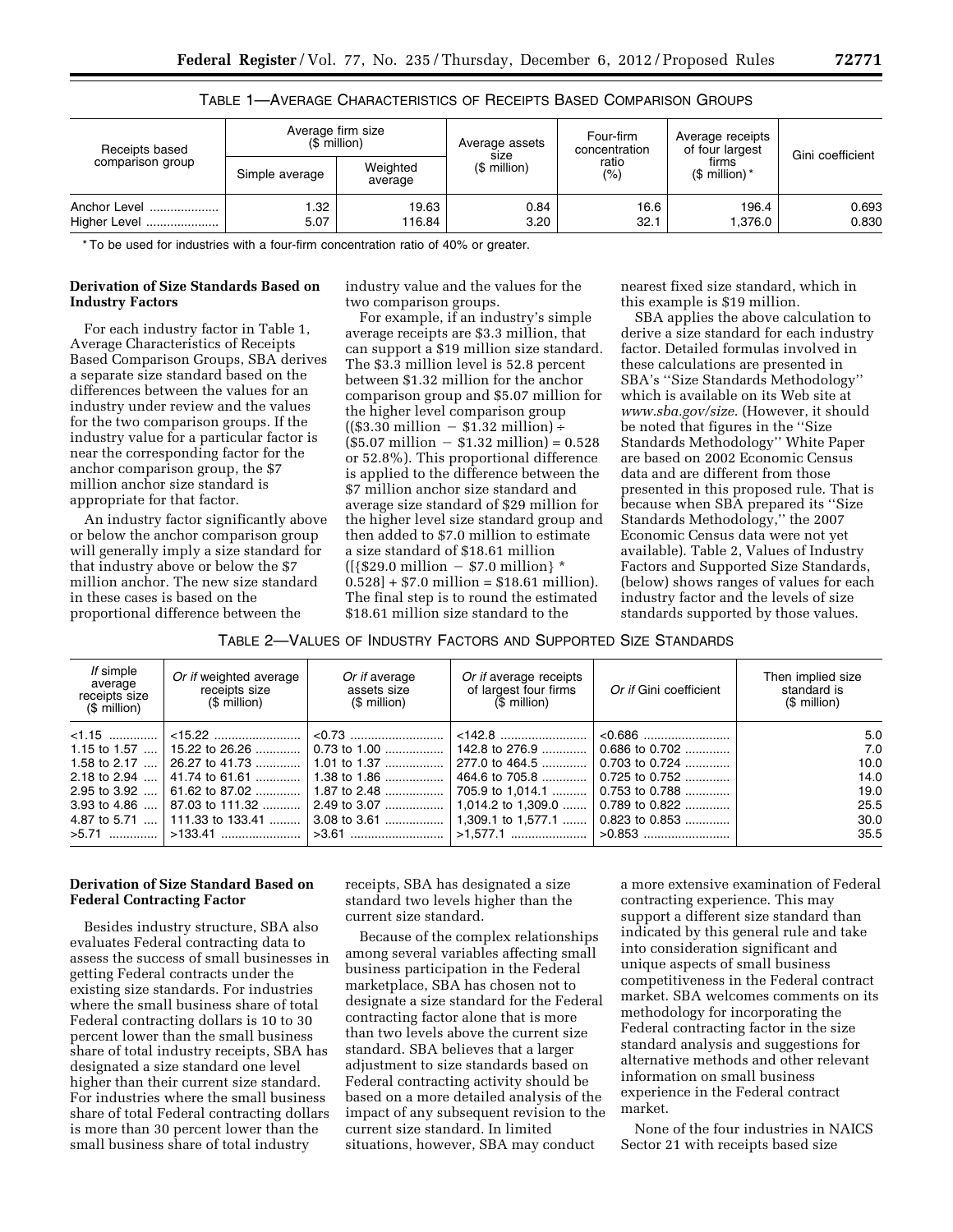standards averaged more than \$100 million annually in Federal contracting during fiscal years 2008–2010. Therefore the Federal contracting factor was not considered in calculating the new size standard for them.

## **New Size Standards Based on Industry Factors**

Table 3, Size Standards Supported by Each Factor for Each Industry (millions of dollars), below, shows the results of analyses of industry factors for each industry covered by this proposed rule. A number of NAICS industries in

columns 2, 3, 4, 6, and 7 show two numbers. The upper number is the value for the industry factor shown on the top of the column and the lower number is the size standard supported by that factor. For the four-firm concentration ratio, SBA estimates a size standard only if its value is 40 percent or more. If the four-firm concentration ratio for an industry is less than 40 percent, SBA does not estimate a standard for that factor. If the four-firm concentration ratio is more than 40 percent, SBA indicates in column 6 the average size of the

industry's top four firms together with a size standard based on that average. Column 8 shows a calculated new size standard for each industry. This is the average of the size standards supported by each factor, rounded to the nearest fixed size level. Analytical details involved in the averaging procedure are described in SBA's ''Size Standard Methodology.'' For comparison with the new standards, the current size standards are in column 9 of Table 3, Size Standards Supported by Each Factor for Each Industry (millions of dollars).

# TABLE 3—SIZE STANDARDS SUPPORTED BY EACH FACTOR FOR EACH INDUSTRY

[Millions of dollars]

| (1)                                           | (2)                                            | (3)                                              | (4)                                    | (5)                       | (6)                                          | (7)                 | (8)                                            | (9)                                      |
|-----------------------------------------------|------------------------------------------------|--------------------------------------------------|----------------------------------------|---------------------------|----------------------------------------------|---------------------|------------------------------------------------|------------------------------------------|
| NAICS code and NAICS industry title           | Simple<br>average firm<br>size<br>(\$ million) | Weighted<br>average firm<br>size<br>$$$ million) | Average<br>assets size<br>(\$ million) | Four-firm<br>ratio $(\%)$ | Four-firm<br>average<br>size<br>$$$ million) | Gini<br>coefficient | Calculated<br>size<br>standard<br>$$$ million) | Current size<br>standard<br>(\$ million) |
| 213112 Support Activities for Oil and Gas     |                                                |                                                  |                                        |                           |                                              |                     |                                                |                                          |
|                                               | \$7.9<br>35.5                                  | \$197.8<br>35.5                                  | \$5.2<br>35.5                          | 27.9                      | \$3,246.0                                    | 0.892<br>\$35.5     | \$35.5                                         | \$7.0                                    |
| Support Activities for Coal Mining<br>213113  | 7.7<br>35.5                                    | 47.9<br>14.0                                     |                                        | 44.4                      | 219.2<br>7.0                                 | 0.786<br>19.0       | 19.0                                           | 7.0                                      |
| Support Activities for Metal Mining<br>213114 | 11.7<br>35.5                                   | 63.0<br>19.0                                     |                                        | 57.9                      | 205.8<br>7.0                                 | 0.790<br>25.5       | 19.0                                           | 7.0                                      |
| Support Activities for Nonmetallic<br>213115  |                                                |                                                  |                                        |                           |                                              |                     |                                                |                                          |
|                                               | 2.2<br>14.0                                    | 12.2<br>5.0                                      |                                        | 24.4                      | 30.9                                         | 0.622<br>5.0        | 7.0                                            | 7.0                                      |

# **Evaluation of SBA Loan Data**

Before deciding on an industry's size standard, SBA also considers the impact of new or revised size standards on SBA's loan programs. Accordingly, SBA examined its 7(a) and 504 Loan Program data for fiscal years 2009–2011 to assess whether the proposed size standards need further adjustments to ensure credit opportunities for small businesses through those programs. For the industries reviewed in this rule, the data show that it is mostly businesses much

smaller than the current size standards that use SBA's 7(a) and 504 loans.

Furthermore, the Jobs Act established an alternative size standard for SBA's 7(a) and 504 applicants. Specifically, an applicant exceeding an NAICS industry size standard may still be eligible if its maximum tangible net worth does not exceed \$15 million and its average net income after Federal income taxes (excluding any carry-over losses) for the 2 full fiscal years before the date of the application is not more than \$5 million. Therefore, no size standard in NAICS 21, Mining, Quarrying, and Oil and Gas

Extraction, needs an adjustment based on this factor.

### **Proposed Changes to Size Standards**

Based on the analyses of industry and program data as discussed above, of the four industries in NAICS Sector 21 reviewed in this rule, SBA proposes to increase the size standard for three and retain the current size standard for one. SBA's proposed changes are summarized in Table 4, Summary of Proposed Size Standards Revisions, below.

# TABLE 4—SUMMARY OF PROPOSED SIZE STANDARDS REVISIONS

| NAICS code | NAICS industry title | Current size<br>standard<br>(\$ million) | Proposed size<br>standard<br>$$$ million) |
|------------|----------------------|------------------------------------------|-------------------------------------------|
|            |                      | \$7.0                                    | \$35.5                                    |
|            |                      | 7.0                                      | 19.0                                      |
|            |                      | 7.0                                      | 19.0                                      |
|            |                      | 7.0                                      | 7.0                                       |

# **Evaluation of Dominance in Field of Operation**

SBA has determined that for the industries in NAICS Sector 21, Mining, Quarrying, and Oil and Gas Extraction, for which it has proposed to increase size standards, no individual firm at or

below the proposed size standard will be large enough to dominate its field of operation. At the proposed individual size standards, if adopted, small business shares of total industry receipts among those industries vary from less than 0.1 percent to 2.8 percent, with an

average of 1.1 percent. These market shares effectively preclude a firm at or below the proposed size standards from exerting control on any of the industries.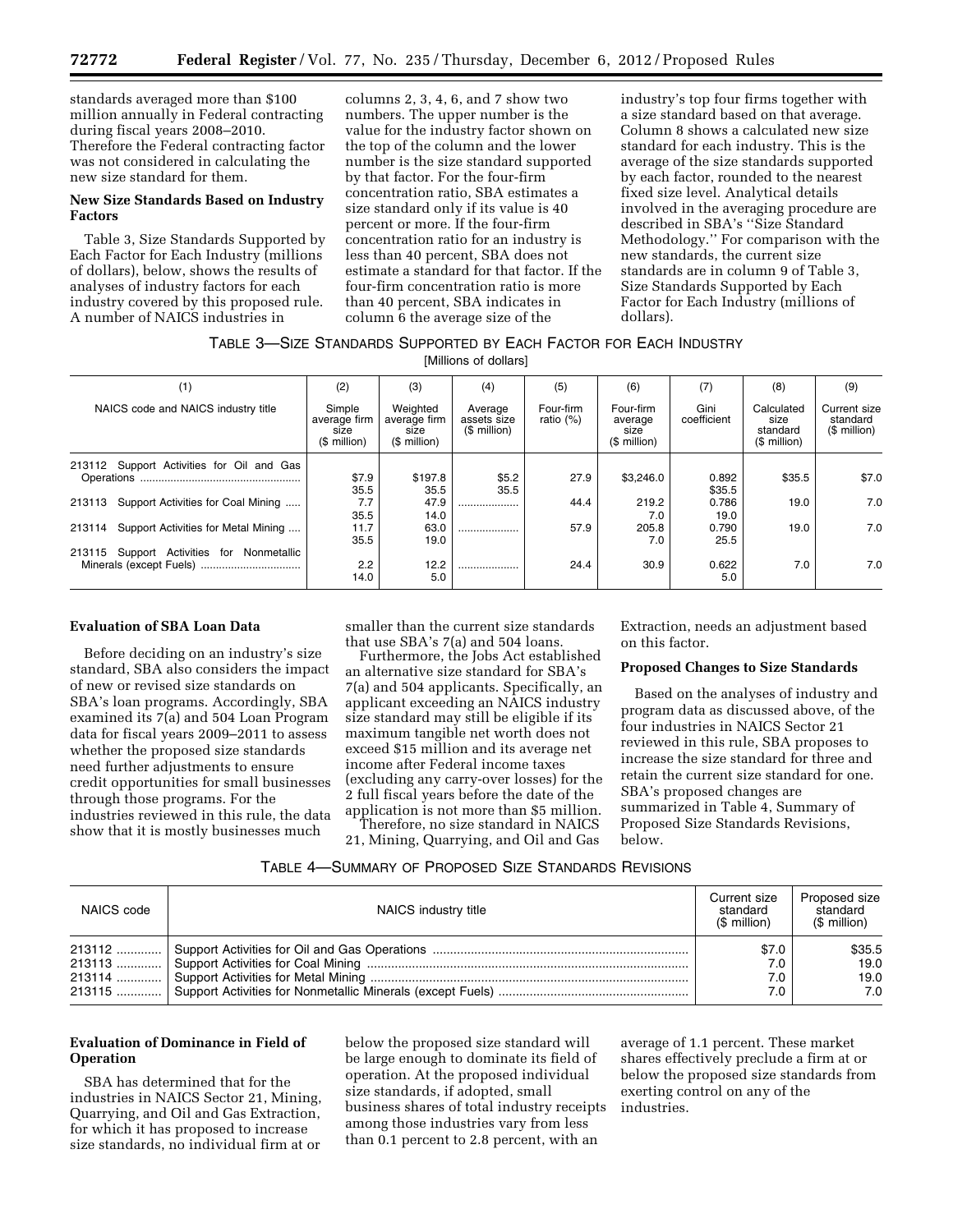### **Request for Comments**

SBA invites public comments on this proposed rule, especially on the following issues:

1. To simplify size standards, SBA proposes eight fixed levels for receipts based size standards: \$5 million, \$7 million, \$10 million, \$14 million, \$19 million, \$25.5 million, \$30 million, and \$35.5 million. SBA invites comments on whether this is necessary and whether the proposed fixed size levels are appropriate. SBA welcomes suggestions on alternative approaches to simplifying small business size standards.

2. SBA seeks comment on whether the proposed size standards for NAICS Sector 21 are appropriate given the economic characteristics of each industry reviewed in this proposed rule. SBA also seeks comment and suggestions on alternative standards, if they would be more appropriate, including whether the number of employees is a more suitable measure of size for certain industries and what that employee level should be.

3. SBA's proposed size standards are based on five primary factors—average firm size, average assets size (as a proxy of startup costs and entry barriers), fourfirm concentration ratio, distribution of firms by size and the level, and small business share of Federal contracting dollars. SBA welcomes comments on these factors and/or suggestions of other factors that it should consider when evaluating or revising size standards. SBA also seeks information on relevant data sources, other than what it uses, if available.

4. SBA gives equal weight to each of the five primary factors in all industries. SBA seeks feedback on whether it should continue giving equal weight to each factor or whether it should give more weight to one or more factors for certain industries. Recommendations to weigh some factors more than others should include suggested weights for each factor along with supporting information.

5. For NAICS 213112, Support Activities for Oil and Gas Operations, based on its analysis of industry and program data alone, SBA proposes to increase the existing size standards by a large amount, while for NAICS 213113 and NAICS 213114 the proposed increases are modest. SBA seeks comment on whether, as a policy, it should limit the increase to a size standard or establish minimum or maximum values for its size standards. SBA seeks suggestions on appropriate levels of changes to size standards and on their minimum or maximum levels.

6. For analytical simplicity and efficiency, in this proposed rule, SBA has refined its size standard methodology to obtain a single value as a proposed size standard instead of a range of values, as in its past size regulations. SBA welcomes any comments on this procedure and suggestions on alternative methods.

Public comments on the above issues are very valuable to SBA for validating its size standard methodology and proposed size standards revisions in this proposed rule. This will help SBA to move forward with its review of size standards for other NAICS Sectors. Commenters addressing size standards for a specific industry or a group of industries should include relevant data and/or other information supporting their comments. If comments relate to using size standards for Federal procurement programs, SBA suggests that commenters provide information on the size of contracts, the size of businesses that can undertake the contracts, start-up costs, equipment and other asset requirements, the amount of subcontracting, other direct and indirect costs associated with the contracts, the use of mandatory sources of supply for products and services, and the degree to which contractors can mark up those costs.

# **Compliance With Executive Orders 12866, 13563, 12988 and 13132, the Paperwork Reduction Act (44 U.S.C. Ch. 35) and the Regulatory Flexibility Act (5 U.S.C. 601–612)**

#### *Executive Order 12866*

The Office of Management and Budget (OMB) has determined that this proposed rule is a ''significant'' regulatory action for purposes of Executive Order 12866, Regulatory Planning and Review. Accordingly, the next section contains SBA's Regulatory Impact Analysis. This is not a ''major'' rule, however, under the Congressional Review Act (5 U.S.C. 800).

### *Regulatory Impact Analysis*

1. Is there a need for the regulatory action?

SBA believes that the proposed revisions to receipts based size standards for three industries in NAICS Sector 21, Mining, Quarrying, and Oil and Gas Extraction, will better reflect the economic characteristics of small businesses in those industries and the Federal government marketplace. SBA's mission is to aid and assist small businesses through a variety of financial, procurement, business development, and advocacy programs. To assist the intended beneficiaries of

these programs, SBA must establish distinct definitions of which businesses are deemed small businesses. The Small Business Act (15 U.S.C. 632(a)) delegates to SBA's Administrator the responsibility for establishing small business definitions. The Act also requires that small business definitions vary to reflect industry differences. The recently enacted Jobs Act also requires SBA to review all size standards and make necessary adjustments to reflect market conditions. The supplementary information section of this proposed rule explains SBA's methodology for analyzing a size standard for a particular industry.

2. What are the potential benefits and costs of this regulatory action?

The most significant benefit to businesses obtaining small business status because of this rule is gaining eligibility for Federal small business assistance programs. These include SBA's financial assistance programs, economic injury disaster loans, and Federal procurement programs intended for small businesses. Federal procurement programs provide targeted opportunities for small businesses under SBA's business development programs, such as 8(a), Small Disadvantaged Businesses (SDB), small businesses located in Historically Underutilized Business Zones (HUBZone), women-owned small businesses (WOSB), and servicedisabled veteran-owned small business concerns (SDVO SBC). Federal agencies may also use SBA size standards for a variety of other regulatory and program purposes. These programs assist small businesses to become more knowledgeable, stable, and competitive. SBA estimates that about 475 firms in the three industries for which it has proposed to increase size standards will become small and therefore eligible for these programs. That is about 8.5 percent of all firms classified as small under the current size standards in those industries. If adopted as proposed, this will also increase the small business share of total industry receipts in those industries within NAICS Sector 21 from about 13 percent to nearly 25 percent.

Three groups will benefit from the proposed size standards revisions in this rule, if they are adopted as proposed: (1) Some businesses that are above the current size standards may gain small business status under the higher size standards, thereby enabling them to participate in Federal small business assistance programs; (2) growing small businesses that are close to exceeding the current size standards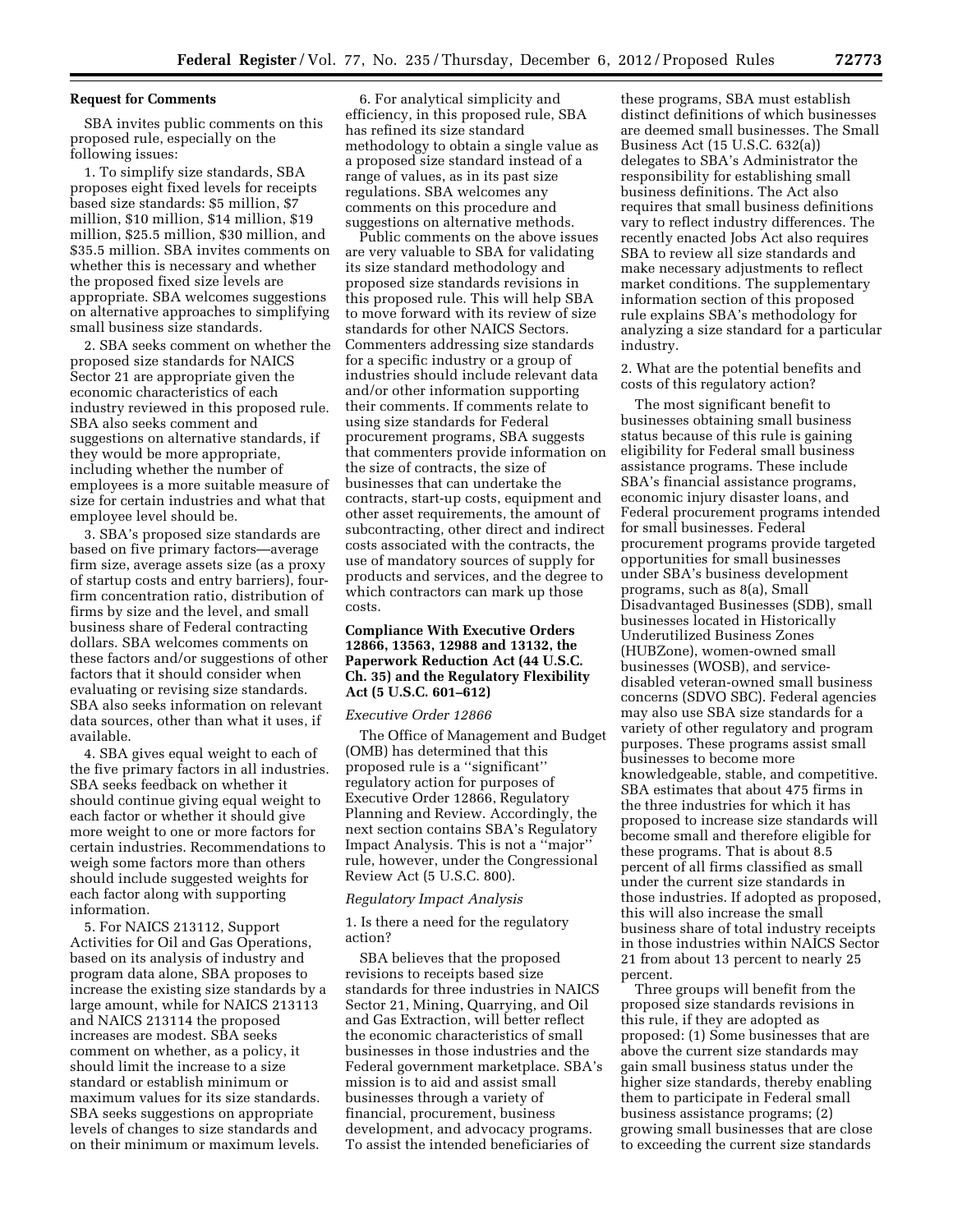will be able to retain their small business status under the higher size standards, thereby enabling them to continue their participation in the programs; and (3) Federal agencies will have larger pools of small businesses from which to draw for their small business procurement programs.

Because of limited Federal contracting activities in those industries, proposed increases will cause very minimal impact on Federal contracting programs under SBA's small business, 8(a), SDB, HUBZone, WOSB, and SDVO SBC Programs, and other unrestricted procurements.

Under SBA's 7(a) and 504 Loan Programs, based on the 2009–2011 data, SBA estimates about five additional loans totaling about \$2 million to \$3 million in Federal loan guarantees could be made to these newly defined small businesses under the proposed standards. Increasing the size standards will likely result in more small business guaranteed loans to businesses in these industries, but it is be impractical to try to estimate exactly the number and total amount of loans. There are two reasons for this: (1) Under the Jobs Act, SBA can now guarantee substantially larger loans than in the past; and, (2) as described above, the Jobs Act established an alternative size standard (\$15 million in tangible net worth and \$5 million in net income after income taxes) for business concerns that do not meet the size standards for their industry. Therefore, SBA finds it difficult to quantify the impact of these proposed standards on its 7(a) and 504 Loan Programs.

Newly defined small businesses will also benefit from SBA's Economic Injury Disaster Loan (EIDL) Program. Since this program is contingent on the occurrence and severity of one or more disasters, SBA cannot make a meaningful estimate of this impact.

In addition, newly eligible small businesses will also benefit through reduced fees, less paperwork, and fewer compliance requirements.

The proposed revisions to the existing size standards for three industries in NAICS Sector 21, Mining, Quarrying, and Oil and Gas Extraction, are consistent with SBA's statutory mandate to assist small business. This regulatory action promotes the Administration's objectives. One of SBA's goals in support of the Administration's objectives is to help individual small businesses succeed through fair and equitable access to capital and credit, Government contracts, and management and technical assistance. Reviewing and modifying size standards, when appropriate, ensures that intended beneficiaries have access to small

business programs designed to assist them.

# *Executive Order 13563*

A description of the need for this regulatory action and benefits and costs associated with this action, including possible distributional impacts that relate to Executive Order 13563, Improving Regulation and Regulatory Review, are included above in the Regulatory Impact Analysis under Executive Order 12866.

In an effort to engage interested parties in this action, SBA has presented its methodology (discussed above under Supplementary Information) to various industry associations and trade groups. SBA also met with a number of industry groups to get their feedback on its methodology and other size standards issues. In addition, SBA presented its size standards methodology to businesses in 13 cities in the U.S. and sought their input as part of Jobs Act tours. The presentation also included information on the latest status of the comprehensive size standards review and on how interested parties can provide SBA with input and feedback on size standards review.

Additionally, SBA sent letters to the Directors of the Offices of Small and Disadvantaged Business Utilization (OSDBU) at several Federal agencies with considerable procurement responsibilities requesting their feedback on how the agencies use SBA size standards and whether current standards meet their programmatic needs (both procurement and nonprocurement). SBA gave appropriate consideration to all input, suggestions, recommendations, and relevant information obtained from industry groups, individual businesses, and Federal agencies in preparing this proposed rule.

The review of size standards in NAICS Sector 21, Mining, Quarrying, and Oil and Gas Extraction, is consistent with Executive Order 13563, Sec 6, calling for retrospective analyses of existing rules. The last comprehensive review of size standards occurred during the late 1970s and early 1980s. Since then, except for periodic adjustments for monetary based size standards, most reviews of size standards were limited to a few specific industries in response to requests from the public and Federal agencies. SBA recognizes that changes in industry structure and the Federal marketplace over time have rendered existing size standards for some industries no longer supportable by current data. Accordingly, in 2007, SBA began a comprehensive review of its size

standards to ensure that existing size standards have supportable bases. It will revise them when necessary. In addition, the Jobs Act requires SBA to conduct a detailed review of all size standards and to make appropriate adjustments to reflect market conditions. Specifically, the Jobs Act requires SBA to conduct a detailed review of at least one-third of all size standards during every 18 month period from the date of its enactment and do a complete review of all size standards not less frequently than once every 5 years thereafter.

# *Executive Order 12988*

This action meets applicable standards set forth in Sections 3(a) and 3(b)(2) of Executive Order 12988, Civil Justice Reform, to minimize litigation, eliminate ambiguity, and reduce burden. The action does not have retroactive or preemptive effect.

# *Executive Order 13132*

For purposes of Executive Order 13132, Federalism, SBA has determined that this proposed rule will not have substantial, direct effects on the States, on the relationship between the national government and the States, or on the distribution of power and responsibilities among the various levels of government. Therefore, SBA has determined that this proposed rule has no federalism implications warranting preparation of a federalism assessment.

### *Paperwork Reduction Act*

For the purpose of the Paperwork Reduction Act, 44 U.S.C. Ch. 35, SBA has determined that this proposed rule will not impose any new reporting or recordkeeping requirements.

# *Initial Regulatory Flexibility Analysis*

Under the Regulatory Flexibility Act (RFA), this proposed rule, if adopted, may have a significant impact on a substantial number of small businesses in NAICS Sector 21, Mining, Quarrying, and Oil and Gas Extraction. As described above, this proposed rule may affect small businesses seeking Federal contracts, loans under SBA's 7(a), 504 Guaranteed Loan and Economic Injury Disaster Loan Programs, and assistance under other Federal small business programs.

Immediately below, SBA sets forth an initial regulatory flexibility analysis (IRFA) of this proposed rule addressing the following questions: (1) What are the need for and objective of the rule?; (2) What are SBA's description and estimate of the number of small businesses to which the rule will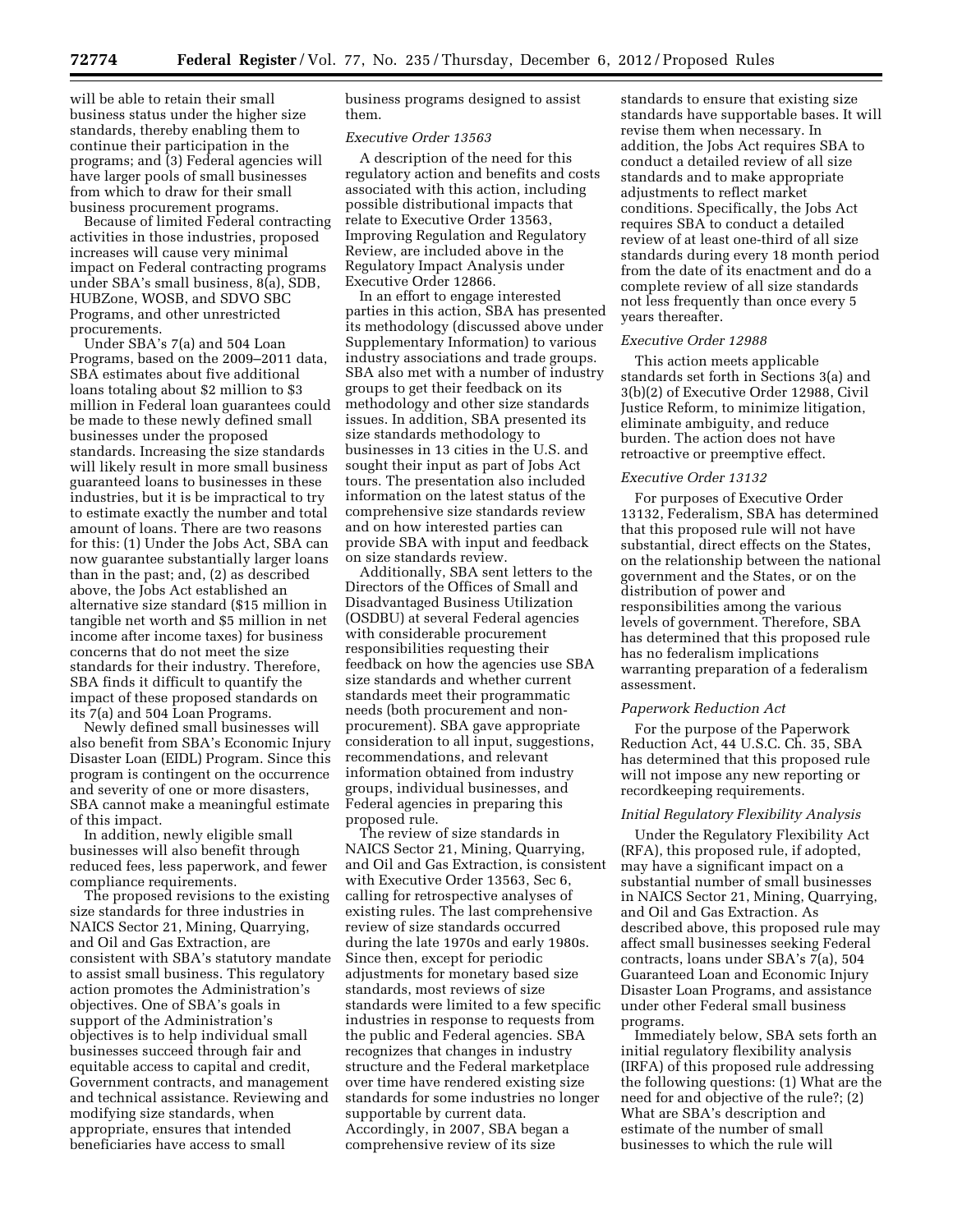apply?; (3) What are the projected reporting, record keeping, and other compliance requirements of the rule?; (4) What are the relevant Federal rules that may duplicate, overlap, or conflict with the rule?; and (5) What alternatives will allow the Agency to accomplish its regulatory objectives while minimizing the impact on small businesses?

1. What are the need for and objective of the rule?

SBA has not reviewed the size standards for industries in NAICS Sector 21, Mining, Quarrying, and Oil and Gas Extraction, since the early 1980s. Changes in industry structure, technological changes, productivity growth, mergers and acquisitions, and updated industry definitions have changed the structure of many industries in NAICS Sector 21. Such changes can be sufficient to support revisions to current size standards for some industries. Based on the analysis of the latest data available, SBA believes that the revised standards in this proposed rule more appropriately reflect the size of businesses that need Federal assistance. The recently enacted Jobs Act also requires SBA to review all size standards and make necessary adjustments to reflect market conditions.

2. What are SBA's description and estimate of the number of small businesses to which the rule will apply?

If the proposed rule is adopted in its present form, SBA estimates that about 475 additional firms will become small because of increased size standards in three industries NAICS Sector 21. That represents 8.5 percent of total firms that are small under current size standards in those industries. This will result in an increase in the small business share of total industry receipts for the Sector from about 13 percent under the current size standard to nearly 25 percent under the proposed size standards. The proposed size standards, if adopted, will enable more small businesses to retain their small business status for a longer period. Many may have lost their eligibility and find it difficult to

compete at current size standards with companies that are significantly larger than they are. SBA believes the competitive impact will be positive for existing small businesses and for those that exceed the size standards but are on the very low end of those that are not small. They might otherwise be called or referred to as mid-sized businesses, although SBA only defines what is small; other entities are other than small.

3. What are the projected reporting, record keeping and other compliance requirements of the rule?

The proposed size standard changes impose no additional reporting or record keeping requirements on small businesses. However, qualifying for Federal procurement and a number of other programs requires that businesses register in the CCR database and certify in the Online Representations and Certifications Application (ORCA) that they are small at least once annually. Therefore, businesses opting to participate in those programs must comply with CCR and ORCA requirements. There are no costs associated with either CCR registration or ORCA certification. Changing size standards alters the access to SBA programs that assist small businesses, but does not impose a regulatory burden because they neither regulate nor control business behavior.

4. What are the relevant Federal rules, which may duplicate, overlap or conflict with the rule?

Under § 3(a)(2)(C) of the Small Business Act, 15 U.S.C. 632(a)(2)(c), Federal agencies must use SBA's size standards to define a small business, unless specifically authorized by statute to do otherwise. In 1995, SBA published in the **Federal Register** a list of statutory and regulatory size standards that identified the application of SBA's size standards as well as other size standards used by Federal agencies (60 FR 57988 (November 24, 1995)). SBA is not aware of any Federal rule that would duplicate or conflict with establishing size standards.

However, the Small Business Act and SBA's regulations allow Federal agencies to develop different size standards if they believe that SBA's size standards are not appropriate for their programs, with the approval of SBA's Administrator (13 CFR 121.903). The Regulatory Flexibility Act authorizes an Agency to establish an alternative small business definition, after consultation with the Office of Advocacy of the U.S. Small Business Administration (5 U.S.C. 601(3)).

5. What alternatives will allow the Agency to accomplish its regulatory objectives while minimizing the impact on small entities?

By law, SBA is required to develop numerical size standards for establishing eligibility for Federal small business assistance programs. Other than varying size standards by industry and changing the size measures, no practical alternative exists to the systems of numerical size standards.

# **List of Subjects in 13 CFR Part 121**

Administrative practice and procedure, Government procurement, Government property, Grant programs business, Individuals with disabilities, Loan programs—business, Reporting and recordkeeping requirements, Small businesses.

For the reasons set forth in the preamble, SBA proposes to amend part 13 CFR Part 121 as follows:

# **PART 121—SMALL BUSINESS SIZE REGULATIONS**

1. The authority citation for part 121 continues to read as follows:

**Authority:** 15 U.S.C. 632, 634(b)(6), 662, and 694a(9).

2. In § 121.201, in the table, revise the entries for ''213112'', ''213113'', and "213114" to read as follows:

**§ 121.201 What size standards has SBA identified by North American Industry Classification System codes?** 

\* \* \* \* \*

## SMALL BUSINESS SIZE STANDARDS BY NAICS INDUSTRY

| <b>NAICS</b><br>Codes | NAICS U.S. industry title |  |  |  |        | Size standards Size standards<br>in millions of<br>in number of<br>employees |
|-----------------------|---------------------------|--|--|--|--------|------------------------------------------------------------------------------|
|                       |                           |  |  |  |        |                                                                              |
| 213112                |                           |  |  |  | \$35.5 |                                                                              |
| 213113                |                           |  |  |  | 19.0   |                                                                              |
| 213114                |                           |  |  |  | 19.0   |                                                                              |
|                       |                           |  |  |  |        |                                                                              |